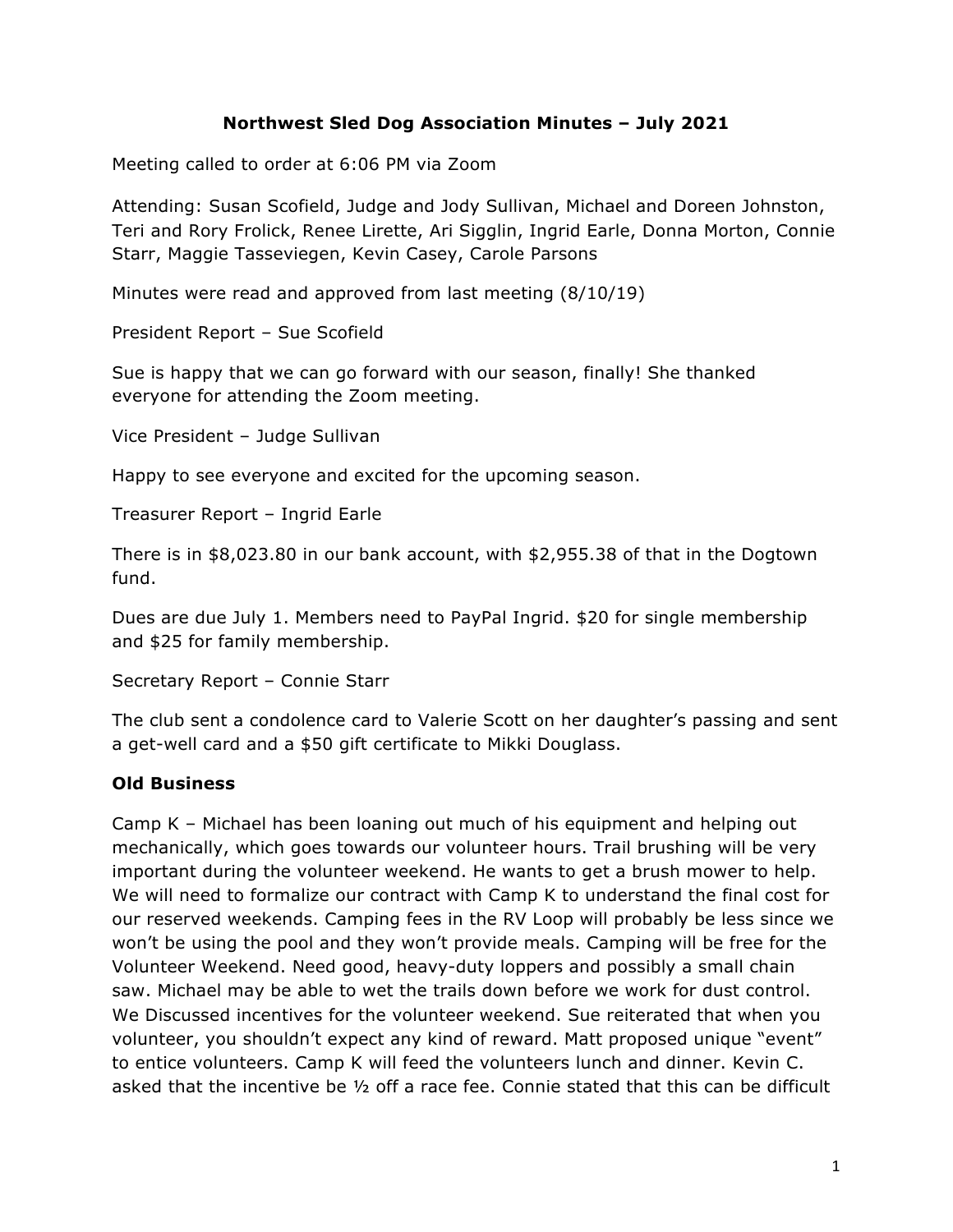to manage, as our Treasurer would have to know who volunteered and then keep track of what race the person wants the discount for. Ari volunteered to donate a pair of beaver mittens to raffle off to just the volunteers. We could also raffle off the sleds and cart we have. We could also give a year club membership or a free race entry but the issue of keeping track of that still exists. A discussion ensued that the weekend be a celebration with food, bands, and dancing. Connie will contact John Conrard and ask if he would want to play Saturday night. Michael will ask his neighbor, Jeff if his band would play for free. If we have more than one band, we could call it Dogstock. K9 Scooters should be involved, and Sue stated they know about the work party.

Crystal Springs and WRAC meeting – Michael presented 4 funding requests – parking lot, DP100 maintenance, and Low Route and Dave's trail maintenance. The WRAC gave him more than he asked for and we scored very high in the review, the WRAC gave us more than we asked for, with the total coming to \$18,000. The State will do the parking lot improvements and most of the work will be done in late fall. There will be a 12% increase in grooming funds for special use trails (our dogsled trails.) Michael asked if someone would be interested in serving on the SMAC or the WRAC. Rory volunteered and Michael will contact him about being our rep. Crystal Springs won't need any brushing.

Rory Frolick reported that he ran the Snoqualmie Tunnel and there was a large event there with many people and vehicles. He suggested that someone investigate this for our future runs through the tunnel. Sue stated that will be K9 Scooters responsibility. The event was a marathon from Hyak to North Bend and there are more races scheduled: https://www.tunnelmarathon.com/

## **Race and Event Dates**

|                | September 25-26 Volunteer Weekend at Dogtown               |
|----------------|------------------------------------------------------------|
| October 2-3    | Fall Warm Up                                               |
| October 16-17  | Pacific Northwest Dryland Championships                    |
| October 30-31  | Camp K Dryland Challenge                                   |
| November 13-14 | K9scooters NW Fall Race (possible Iron Paws Championships) |
| January 8-9    | Dogtown Winter Derby                                       |
| January 15-16  | Crystal Dog Challenge                                      |
| April 23-24    | Joe Loveless Spring Celebration                            |
| May 7-8        | K9scootersNW Spring Race                                   |
| May 21-22      | Spring Cool Down                                           |

Kevin at Camp K has these dates, but we have not heard back.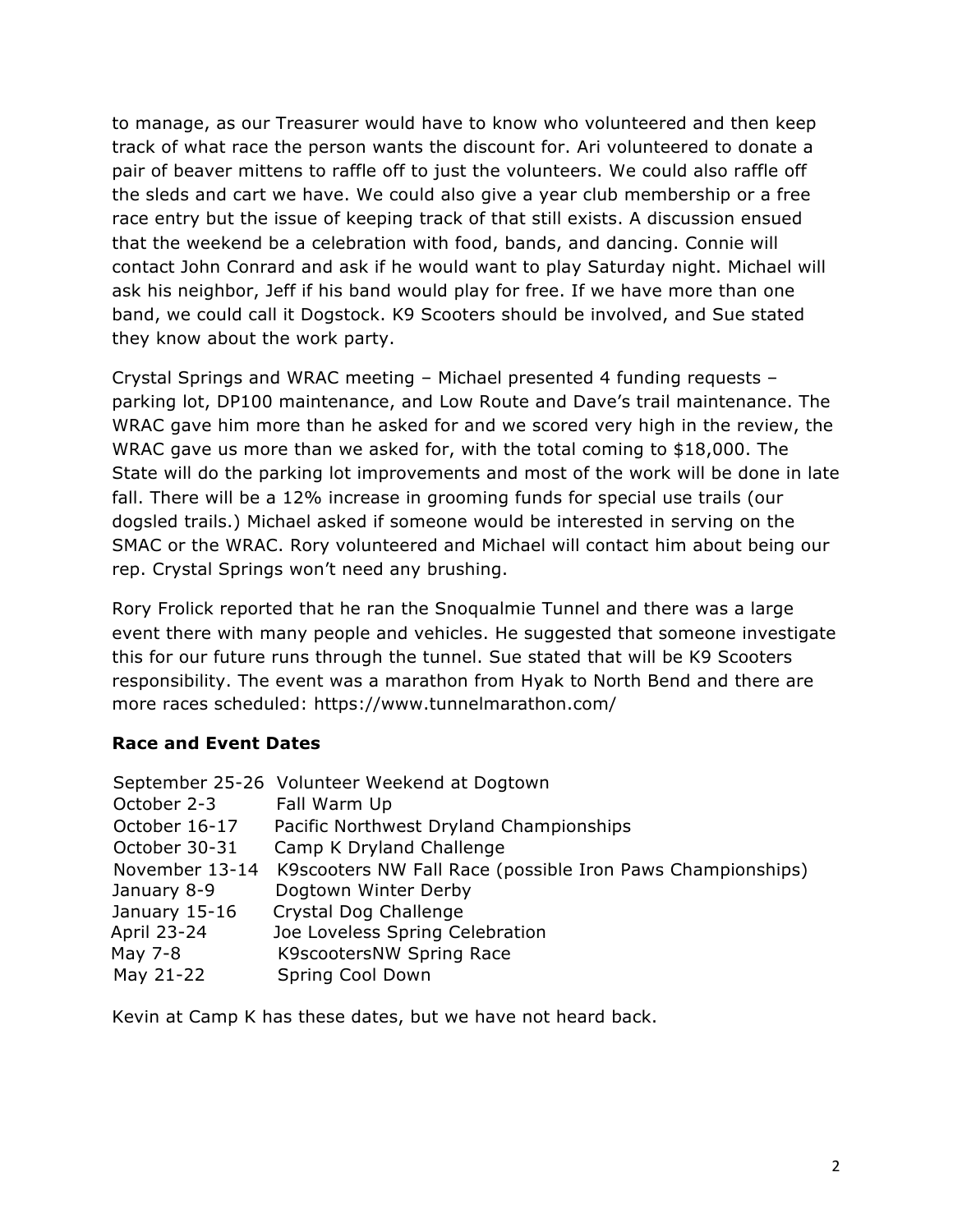Proposed 2021 - 2022 Pointing System

## **Dryland**

8 MId 6 Mid 8 Sprint 6 Sprint 4 Sprint 2 Bikejor 2 Scooter 1 Bikejor (includes Fat Bikes) 1 Scooter **Canicross Novice** Senior Junior-Ages 9-14 with Board permission 1 dog scooter, bikejor, canicross (No Points)

## **Snow**

8 Mid 6 Mid 6 Sprint 4 Sprint 3 Mid, skljor or sled 1-2 Skijor 1-2 Fat Bikejor Novice Sled or Skijor Junior up to 4 dogs on sled (no points) Peewee sled (no points)

E-bikes aren't allowed with power assist. Matt proposed this go in our dryland race rules. Matt volunteered to research the use of E-bikes and report back to Sue.

# **Good of the Order**

Matt - Going forward running races can we get a new template of the race entry forms. Connie volunteered to provide one to the board.

Sue – we need to get people to engage with the club more. Ingrid said we will get more turnout if we do it online.

Renee asked to discuss the rule to carry a dog in dryland races. She asked if we could have people write a "position statement" for or against the rule so members could make up their minds not in a heated environment, since this rule garners several strong opinions. Statements are to be sent to Sue. Donna asked if the vote could be done by email. Sue said we have discussed voting by email, but nothing